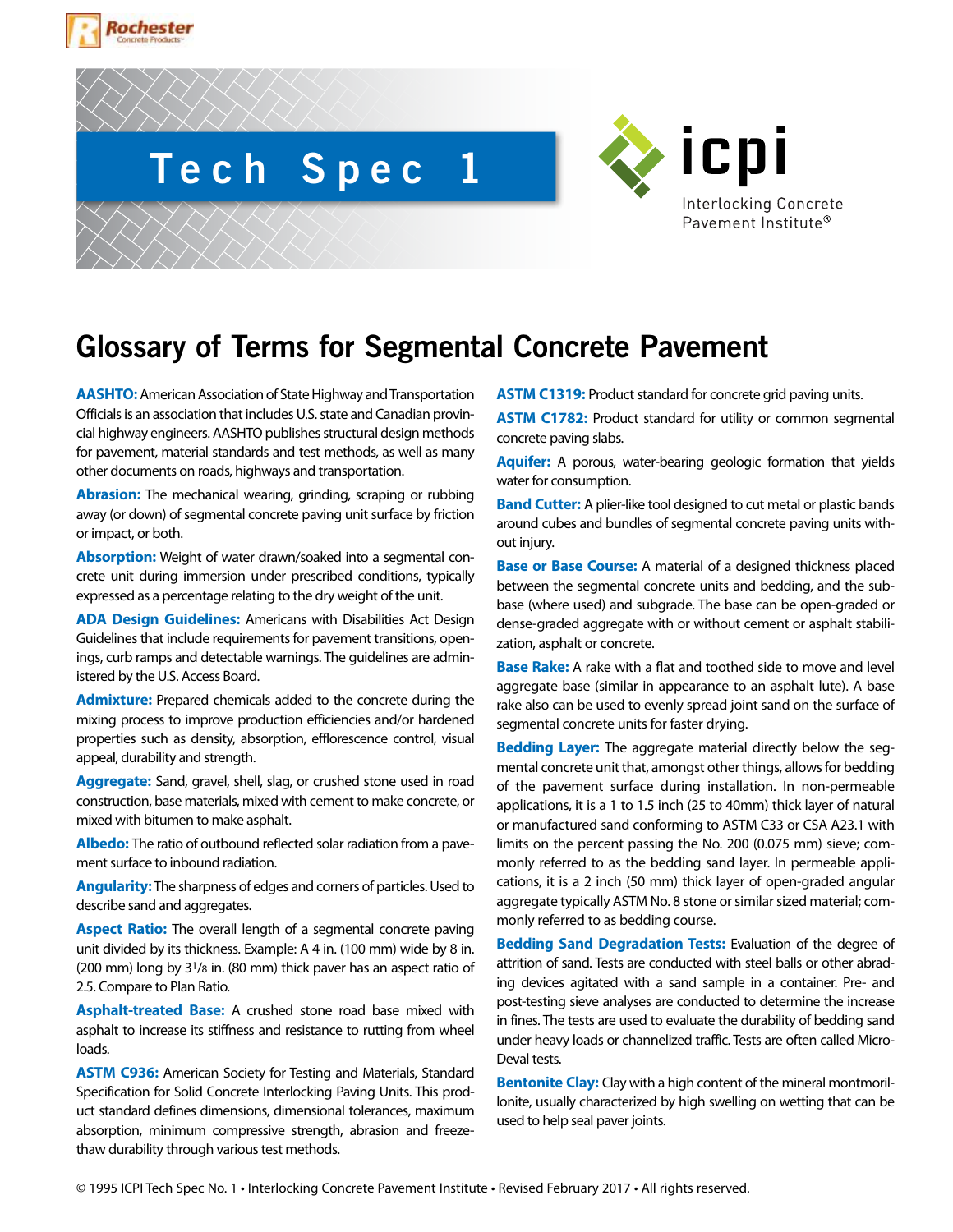**Best Management Practice (BMP):** A structural device or nonstructural program designed to reduce stormwater runoff and water pollution.

**Bishop's Hat:** A five-sided paver often used as an edge paver with a 45° herringbone pattern.

**Bitumen Setting Bed:** A bitumen/sand mix used for the bedding layer to which a neoprene-asphalt mastic is used to adhere the segmental concrete paving units. The bituminous bedding layer is typically less than 1 in. (25mm) thick and is typically placed over a concrete base.

**Blending:** The act of mixing segmental concrete units from three of four bundles or cubes when placing them to ensure an even color distribution.

**Bulge or Belly:** Convex sides on a segmental concrete unit that result from excessive water in the concrete mix during production.

**Bundle:** Either several layers of segmental concrete units stacked vertically together, or lined up horizontally (specific to larger slabs), that are bound with plastic wrap and/or strapping, placed on pallets, and tagged for shipment to and installation at the site. Bundles not supplied with pallets are strapped together for shipment, and require clamps attached to various wheeled equipment for transportation around the site. Also known as a cube.

**Bundle Buggy:** A wheeled device (with or without an engine) specifically designed to carry a banded together portion of a cube of pavers around a job site.

**California Bearing Ratio (CBR):** A standardized soils test defined as the ratio of: (1) the force per unit area required to penetrate a soil mass with a 3 in. sq. (19 cm sq.) circular piston (approximately 2 in. (51 mm) diameter) at the rate of 0.05 in. (1.3 mm)/min, to (2) that required for corresponding penetration of a standard material. The ratio is usually determined at 0.1in. (2.5 mm) penetration, although other penetrations are sometimes used. See ASTM D1883.

**Cation:** A positively charged atom or group of atoms in soil particles that, through exchange with ions of metals in stormwater runoff, enable those metals to attach themselves to soil particles.

**Cement-Aggregate Ratio:** The proportional weight of cement to fine and coarse aggregate in concrete.

**Cement-treated Base:** Crushed stone base mixed with cement to increase its stiffness and resistance to rutting from wheel loads.

**Cement, Portland:** Hydraulic cement produced by pulverizing clinker consisting essentially of hydraulic calcium silicates, and usually containing one or more forms of calcium sulfate.

**Chamfer:** A 45° beveled edge around the top of a segmental concrete paving unit usually 1/16 to 1/4 in. (2-6 mm) wide. It allows water to drain from the surface, facilitates snow removal, helps prevent edge chipping, and delineates the individual paving units.

**Choke Course:** A layer of aggregate placed or compacted into the surface of another layer to provide stability and a smoother surface. The particle sizes of the choke course are generally smaller than those of the surface into which it is being pressed so it blends together, but not so small as to pass through the larger material..

**Clay:** Fine-grained soil or the fine-grained portion of soil that can be made to exhibit plasticity (putty-like properties) within a range of water contents, and that exhibits considerable strength when air-dry. The term can designate soil particles finer than 0.002 mm.

**Cluster:** A group of paving units forming a single layer that is grabbed, held, and placed by a paver-laying machine typically on a bedding layer.

**Coarse Aggregate:** Aggregate predominantly retained on the U.S. Standard No. 4 (4.75 mm) sieve; or that portion of an aggregate retained on the No. 4 (4.75 mm) sieve.

**Combined Sewer Overflows (CSOs):** Overflows from the combination of stormwater and sanitary sewage in the same conveyance system. Overflows are not treated by a waste water treatment plant and instead are diverted as raw sewage into a receiving body of water.

**Compaction:** The process of inducing close packing of solid particles such as soil, sand, or aggregate.

**Compressive Strength:** The measured maximum resistance of a concrete paver to loading expressed as force per unit area such as pounds per square inch or newtons per square millimeter (megapascals).

**Concrete Grid Paving Units:** Segmental concrete units (generally small slabs) that have 45 to 75 percent open area. The units are no larger than 24 in. (600 mm) by 24 in. (600 mm). Aggregate or grass can be placed in the openings to promote infiltration of stormwater. Grids are generally used for intermittent parking, access lanes, abating runoff and/or controlling erosion. See ASTM C1319, Standard Specification for Concrete Grid Paving Units for product standards.

**Concrete Sand:** Washed sand used in the manufacture of ready-mix concrete which conforms to the grading requirements of ASTM C33 or CSA A23.1 with limits on the percent passing the No. 200 (0.075 mm) sieve. Commonly used as a bedding sand.

**Course:** An installed row of paving units or a row in a bundle or cube.

**Creep:** Slow lateral movement of segmental concrete paving units from horizontal forces such as braking tires.

**Crown:** The slightly convex shape of a road cross section. It is beneficial to surface drainage and interlock.

**Crushed Stone:** A construction material made by mechanical crushing of rocks, boulders, or large cobblestones at a quarry. All faces of each aggregate have well-defined edges resulting from the crushing operation.

**Crusher Run:** The total unscreened product of a stone crusher.

**CSA-A231.1:** Canadian Standards Association product standard for Precast Concrete Paving Slabs that defines standards for dimensionas, minimum flexural strength, and durability under freeze-thaw cycles with deicing salt through various test methods.

**CSA-A231.2:** Canadian Standards Association product standard for Precast Concrete Pavers (interlocking units) that defines standards for dimensions, minimum compressive strength, and durability under freeze-thaw cycles with deicing salt through various test methods.

**Cube(s):** See Bundle.

**Curve Number (CN):** A numerical representation of a given area's hydrological soil group, plant cover, impervious cover, interception, and surface storage. A curve number is used to convert rainfall depth into runoff volume. PICP typically has CNs between 45 and 80. PICP can reduce the post-development CN of a site compared to the predevelopment CN.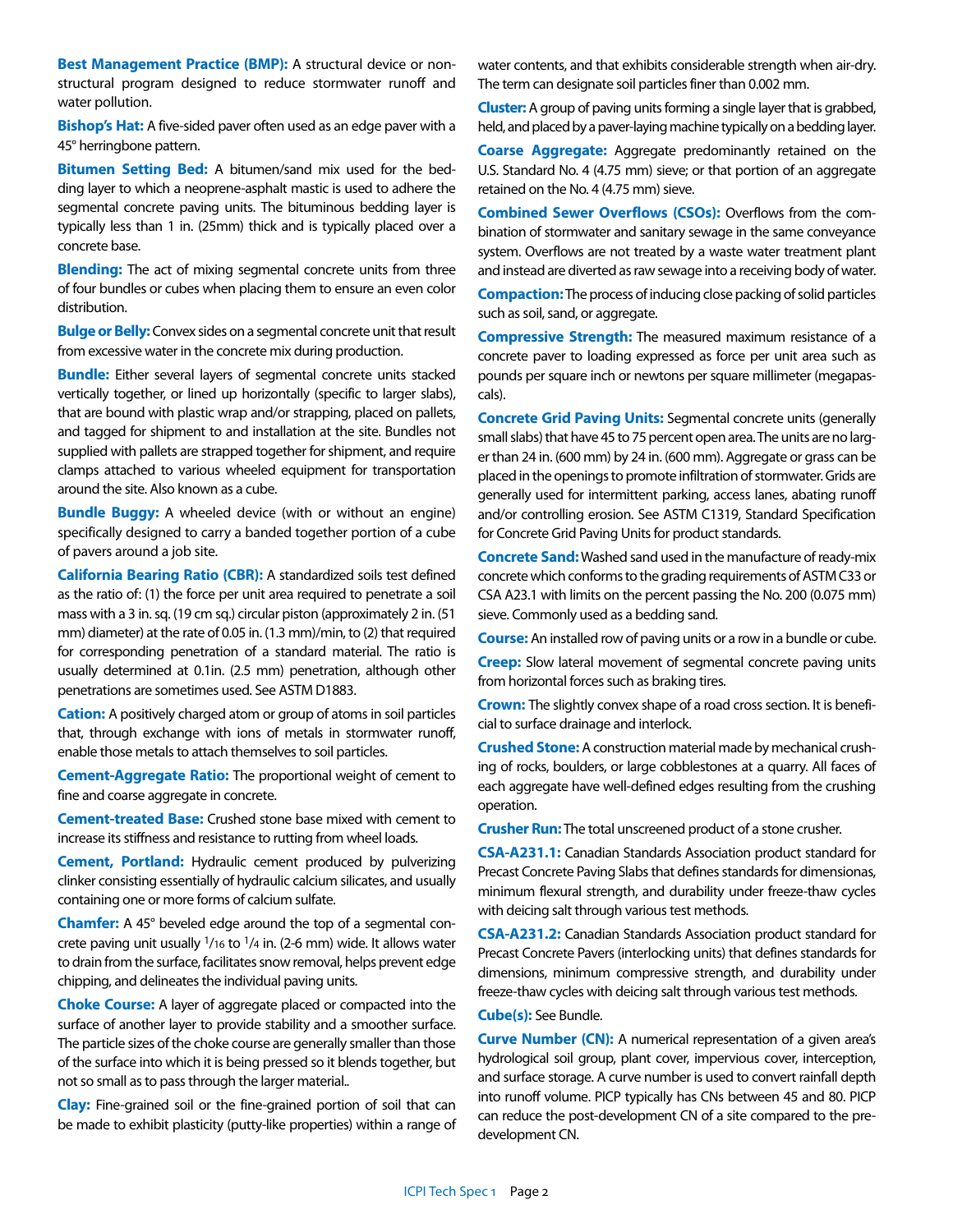**DCOF or Dynamic Coefficient of Friction:** A measurement that characterizes the interaction between a wet surface and a passing shoe, and that is used to assess the slip resistance of the wet surface. One DCOF measurement device is called AcuTest which simulates and measures the resistance (or force) that must be overcome to keep one object, already in motion, moving over another object. See ANSI A137.1-2012.

**Deflection:** A small temporary downward movement of a pavement structure due to traffic loads.

**Degradation Testing:** Testing of sands or aggregate to determine resistance to change in particle sizes or gradation under loading.

**Dense-Graded Aggregate:** A compacted crushed stone used in the base and subbase, and whose gradation yields very small voids between the particles with no visible space between them. Most dense-graded aggregates used in bases have particles ranging in size from  $1\frac{1}{2}$  in. (38 mm) or  $\frac{3}{4}$  in. (19 mm) down to fines passing the No. 200 (0.075 mm) sieve.

**Density:** The mass per unit volume of a substance.

**Dentated Paver:** A paving unit with indentations formed into the sides to increase the area of their sides so that, when installed, the additional area enhances interlock among neighboring units.

**Detention Pond or Structure:** The temporary storage of stormwater runoff in an area with the objective of decreasing peak discharge rates and providing a settling basin for pollutants.

**Drainage Coefficient:** Factor used to modify the layer coefficient of pavements. The value express the extent to which pavement materials can resist weakening when wet or saturated. See Layer Coefficient.

**Dry Mix Joint Sand Stabilizer:** Joint sand treated with chemicals that when placed in contact with water, activates them to bind the sand particles together. This stabilizes the joint sand, reduces its permeability, sand loss and helps prevent weeds.

**Edge Paver or Slab:** A paving unit made with a straight, flush side, or cut straight for placement against an edge restraint.

**Edge Restraint:** A curb, edging, building or other stationary object that borders the perimeter of the segmental concrete pavement and prevents the units from moving horizontally. It can be exposed or hidden from view.

**Efflorescence:** A white deposit of calcium carbonate on concrete surfaces. It results from the reaction of calcium hydroxide with carbon dioxide from the air. The calcium hydroxide is a byproduct when cement hydrates. It is slightly soluble in water and migrates to the surface through capillary action. The calcium hydroxide remains on the surface, reacts with carbon dioxide, which forms calcium carbonate and water. This conversion, depending on weather conditions, will dissipate over time. Calcium carbonate is the most common type of efflorescence. The presence of efflorescence does not compromise the structural integrity and is not indicative of a flawed product.

**Elastic Deformation:** A reaction from applied loads where pavement returns to its original position after the load is removed. Compare to permanent deformation under Rutting.

**Elephant's Foot:** A solid extension formed as part of the bottom of the segmental concrete paving unit typically the result of a rounding at the bottom of the mold due to excessive wear. Also known as legs.

**Embodied Energy:** The energy used through the life-cycle of a pavement material or product to extract, refine, process, fabricate, transport, install, commission, utilize, maintain, remove, and ultimately recycle or dispose of pavement materials.

**Engraved Pavers or Slabs:** Pavers or slabs that have been engraved inscribed with letters or images created by molding during or after manufacture, via shot blasting or wet cutting. Engraved paving units can also refer to those with a cast metal plate set into the surface.

**Environmental Product Declaration or EPD:** A declaration by a manufacturer of the environmental impacts from the manufacture of a product.

**Equivalent Single Axle Loads (ESALs):** Summation of equivalent 18,000 pound-force (80 kN) single axle loads used to combine mixed traffic to a design traffic load for the design period; also expressed as Equivalent Axle Loads or EALs.

**Erosion:** The process of wearing away soil by water, wind, ice and gravity; also the detachment and movement of soil particles by the same forces.

**Face Mix or Hard Facing:** The application of a thin layer of fine aggregate and cement to the top surface of a segmental concrete paving unit. The layer is often colored and is used to provide a more intense appearance, greater abrasion resistance, or provide a base for a textured finish.

**Failure:** The point at which a pavement does not adequately service its intended use. For flexible pavements, rut depth is often a criterion for failure.

**False Joints:** Grooves on the surface of segmental concrete paving units that appear as full joints between units that contribute to the installed joint pattern. False joints can enhance the appearance of the pattern and speed installation compared to placing separate (sub) units. Sometimes called dummy grooves.

**Fines:** Silt and clay particles in a soil or aggregate, generally those smaller than the No. 200 or 0.075 mm sieves.

**Fineness Modulus:** A factor obtained by adding the total percentages by weight of an aggregate sample retained on each of a specified series of sieves, and dividing the sum by 100; in the United States the standard sieve sizes are No. 100 (0.150 mm), No. 50 (0.300 mm), No. 30 (0.600 mm), No. 16 (1.18 mm), No. 8 (2.36 mm) and No. 4 (4.75mm), and 3/8 in. (9.5 mm), 11/2 in. (37.5 mm), 3 in. (75mm), and 6 in. (150 mm).

**Finished Grade:** The final elevation of a soil, subgrade, subbase, base or pavement surface which is often indicated on construction drawings. Also Finish Elevation.

**Flash:** A thin, brittle layer of cement around the bottom edges or at the top edges of a segmental concrete paving unit composed of cement, typically due to minor leakage of liquid cement between elements of the mold assembly. Also known as Flange.

**Flexible Pavement:** A pavement structure which maintains intimate contact with and distributes loads to the subgrade. The base and subbase course materials rely on aggregate interlock, particle friction, and cohesion for stability.

**Flexural Strength:** A property of a paver or slab that indicates its ability to resist failure in bending expressed in pounds per square inch or megapascals.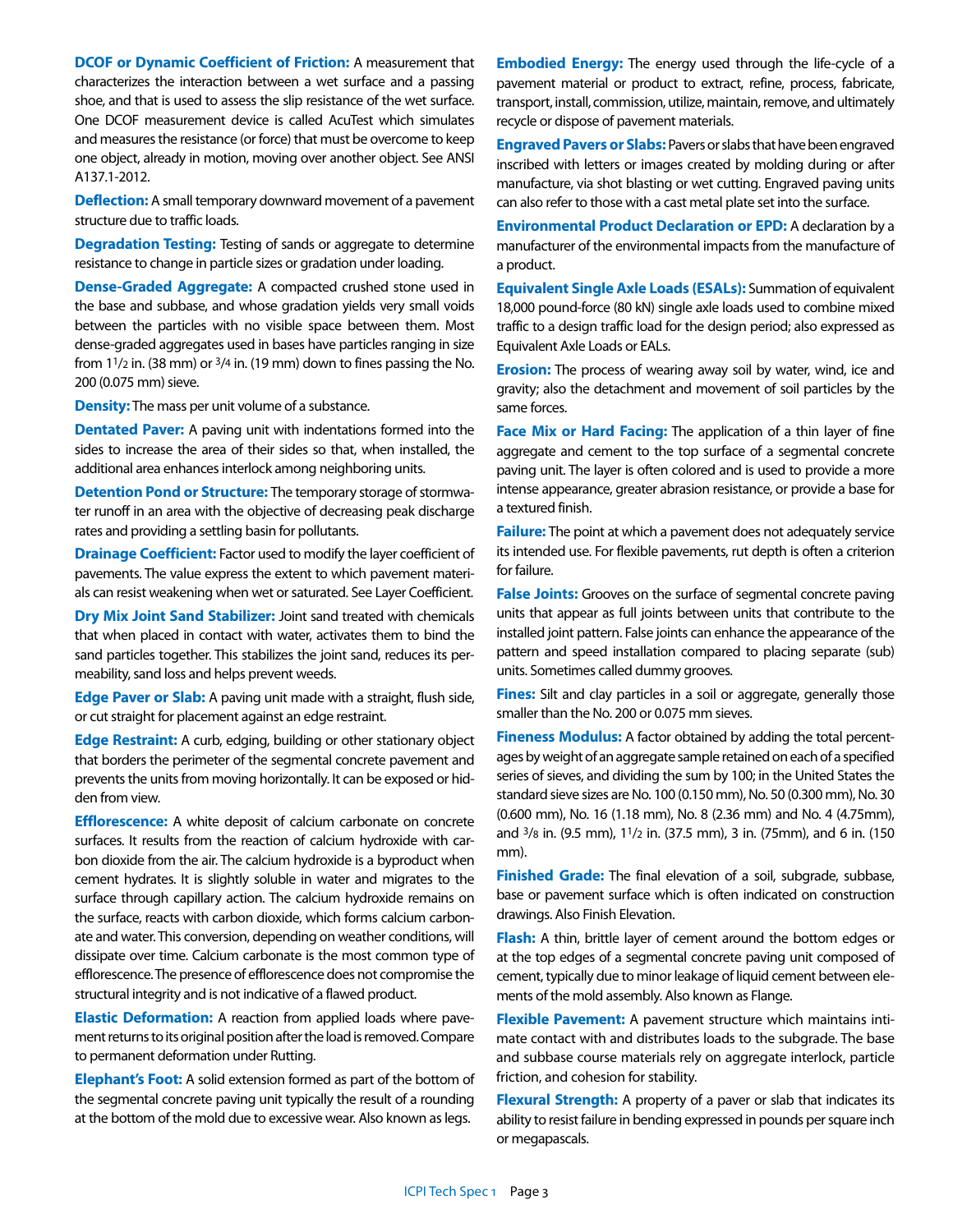**Flowable Fill:** A low-strength concrete mix used to fill utility trenches and other excavated pavement openings; also known as unshrinkable fill or controlled low strength material (CLSM). See ASTM D6103, D6023, D6024 and D4832.

**Freeze-Thaw Durability Testing:** Tests in which segmental concrete paving units are exposed to cycles of freeze and thaw, partially or totally immersed in water, and with or without salt water.

**Frost Action:** Freezing and thawing of moisture in pavement materials and the resultant effects on them.

**Frost Heave:** The raising of a pavement surface due to the accumulation and expansion of ice in the base, subbase, and/or underlying soil or rock.

**Geogrid:** Geogrids are two dimensional or three dimensional lattices manufactured from various types of plastic. The two dimensional type are flat and have small, square, rectangular or triangular shaped openings. Three dimensional geogrids are 4 to 8 in. (100 to 200 mm) high and provide stability under loads for cohesionless soils and opengraded bases.

**Geotextiles:** Woven or non-woven fabrics made from plastic fibers used for separation, reinforcement, or drainage between pavement layers.

**Gradation:** Expression of the distribution by mass of a soil or aggregate in specified particle-size ranges. Gradation is typically expressed in percent of mass of sample passing a range of sieve sizes. See ASTM C136.

**Grade:** (noun) The slope of finished surface of an excavated area, subbase, base, or pavement usually expressed in percent; (verb) to finish the surface of same by hand or with mechanized equipment.

**Gravel:** Rounded or semi-rounded particles of rock that will pass a 3 in. (75 mm) and be retained on a No. 4 (4.75 mm) sieve which naturally occurs in streambeds or riverbanks that have been smoothed by the action of water. A type of soil as defined by the Unified Soil Classification System having particle sizes ranging from the No. 4 (4. 75 mm) sieve size and larger.

**H20 Loading:** A vehicular load used by AASHTO in bridge design and mistakenly applied to pavements.

**Half Stone:** A manufactured half of a paver.

**Herringbone Pattern:** A pattern where joints are no longer than the length of 1<sup>1</sup>/2 segmental concrete paving units. Herringbone patterns can be 45° or 90° depending on the orientation of the joints with respect to the direction of the traffic.

**Hotspot:** A land use that can generate highly contaminated runoff with concentrations higher than those typical to stormwater.

**Human Scale:** Using segmental concrete paving unit sizes, patterns, colors and textures next to large buildings or open areas with the intent of reducing the user perception of being overwhelmed by the large scale of these spaces.

**Hydrological Soil Group:** The soils classification system developed by the U.S. Soil Conservation Service, now the Natural Resources Conservation Service that categorizes soils into four groups, A through D, based on runoff potential. A soils have high permeability and low runoff whereas D soils have low permeability and high runoff.

**Impervious Cover:** Surfaces that do not allow rainfall to infiltrate into the underlying soil such as pavements, roofs, sidewalks, driveways, etc.

**Infiltration:** The downward movement of water through a permeable pavement system and into the subgrade soil.

**Infiltration Rate:** The rate at which water moves vertically (i.e. falls) through an unsaturated aggregate or soil, expressed in inches per hour or meters per second. See ASTM C1781, D3385 and D5093. Also the rate at which water enters a permeable pavement. Compare to Permeability.

**Interlock:** Frictional forces between segmental paving units that prevent them from rotating, or moving horizontally or vertically in relation to each other; also defined as the inability of a paving unit to move independently of its neighbors. The friction forces enable load transfer among the paving units. The three kinds of load transfer are vertical interlock, horizontal interlock and rotational interlock. Vertical interlock is achieved by shear transfer of loads to surrounding units through sand in the joints. Horizontal interlock is primarily achieved through the use of laying patterns that disperse forces from braking and accelerating vehicles. The most effective laying patterns for maintaining horizontal interlock are herringbone patterns. Rotational interlock is maintained by the paving unit being of sufficient thickness, placed closely together, and being restrained by a stationary edge such as a curb.

**Interlocking Concrete Pavement:** A segmental concrete pavement which, due to the size, shape and pattern of the units and the use of joint material between the units, has a high degree of surface interlock. A system of paving consisting of discrete, hand-sized paving units with either rectangular or dentated shapes manufactured from concrete. Either type of shape is placed in an interlocking pattern, compacted into coarse bedding sand, the joints filled with sand and compacted again to create structural interlock (load supporting and spreading).

**Joint:** The space between segmental concrete units filled with jointing sand—or with small, open-graded aggregate if the surface is designed for permeability—to prevent units from impacting against each other after installation.

**Joint Filling Sand:** Sand used to fill spaces between concrete pavers. Also called jointing sand.

**Joint Material:** Sand (in non permeable applications) or small aggregate (in permeable applications) used to fill the joints between concrete pavers or slabs and provides interlock between the units.

**Joint Sand Gap:** The vertical distance between the bottom of the chamfer on a segmental paving unit and the top of the sand in the joint.

**Joint Sand Stabilizer:** Liquid penetrating or dry mix applied or materials that provide early stabilization of joint sand, reduces its permeability, sand loss and helps prevent weeds. See Dry Mix Joint Sand Stabilizer and Liquid Penetrating Joint Sand Stabilizer.

**Joint Sand:** Sand swept into the openings between the pavers and slabs in non-permeable applications.

**Joint Spacing:** The distance between the sides of the pavers or slabs, not including the spacers, that is typically filled with joint material or permeable aggregate. The space measured does not include the chamfer.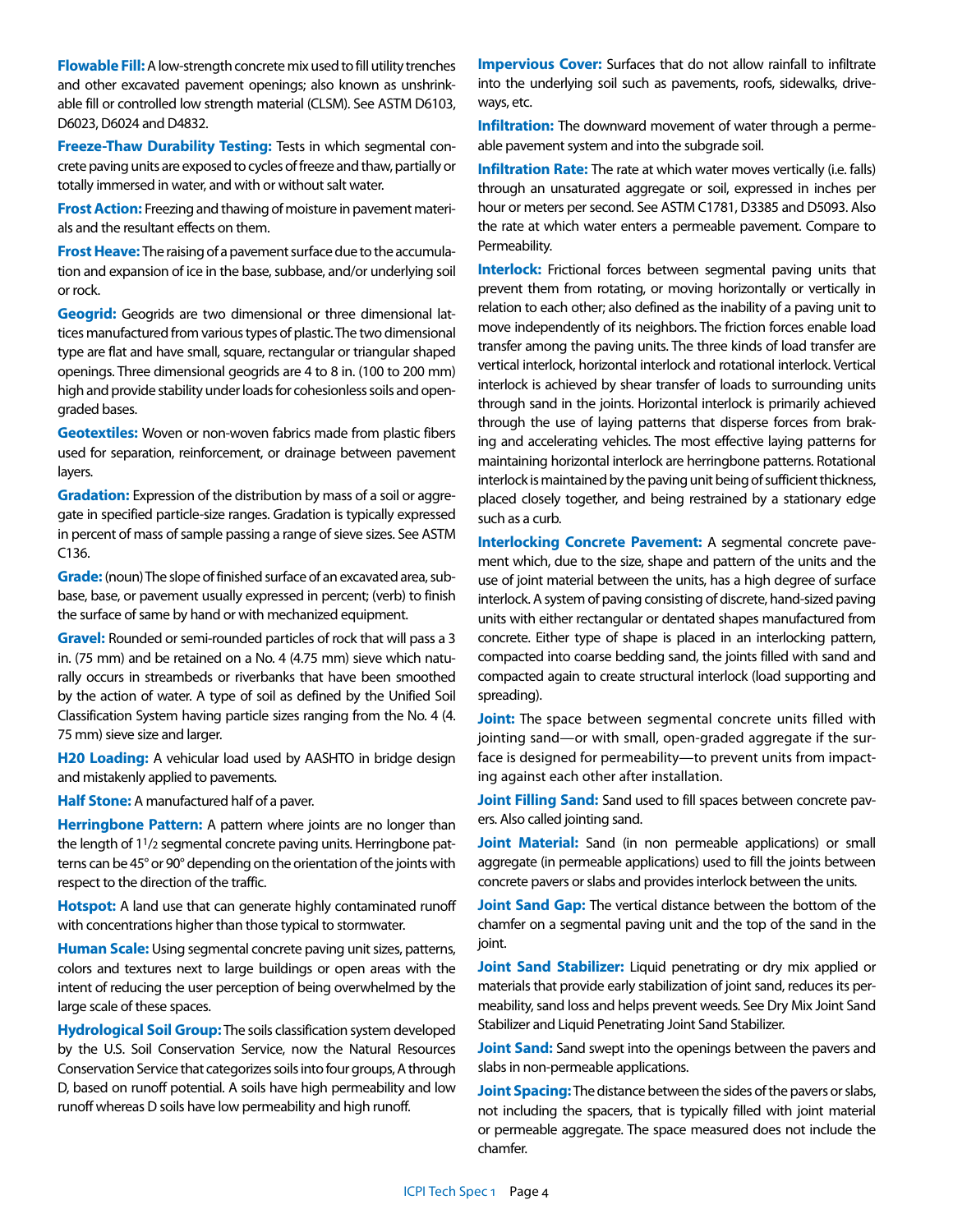**Jointing Material Gap:** The vertical distance between the bottom of the chamfer on a paver or slab and the top of the jointing material within the joint.

**Karst Geology:** Regions of the earth underlain by carbonate rock typically with sinkholes and/or limestone caverns.

**K-pattern:** A paving pattern with one square unit surrounded by rectangular units. Sometimes called an I-pattern or muster K pattern.

**Layer Coefficient:** From the AASHTO flexible pavement design procedure; a dimensionless number that expresses the material strength per inch (25 mm) of thickness of a pavement layer (surface, base, or subbase). Example: The layer coefficient of 31/8 in. (80 mm) thick pavers and 1 in. (25 mm) bedding sand is 0.44 per in. (25 mm), therefore, the Structural Number (SN) =  $4 \frac{1}{8}$  x 0.44 = 1.82.

**Laying Face:** The exposed, vertical face of a row of paving units on a bedding sand layer; the working edge of the pavement where the laying of paving units occurs.

**Laying Pattern:** The sequence of placing paving units that creates a repetitive geometry. Laying patterns may be selected for their visual or structural benefits.

**Lean Concrete:** Concrete of low-cement content used as a structural base material or as flowable fill in utility trenches.

## **LEED or Leadership in Energy and Environmental Design:**

A system of evaluating the sustainability of building materials and systems published by the US Green Building Council. The USGBC also publishes an evaluation system for sites called Sustainable Sites.

**Life-cycle Cost Analysis:** A method of calculating all costs anticipated over the life of the pavement including construction costs. Discounted cash-flow methods are generally used, typically with calculation of present worth and annualized cost. Factors that influence the results include the initial costs, assumptions about maintenance and periodic rehabilitation, pavement user and delay costs, salvage value, inflation, discount rate, and the analysis period. A sensitivity analysis is often performed to determine which variables have the most influence on costs.

**Lift:** A layer of spread and compacted soil fill or aggregate. The compacted soil depth achieved by compaction equipment.

**Lippage:** The difference in vertical distance between the surface of one paving unit and an adjacent unit. An excessive amount of lippage is sometimes called fish scale.

**Liquid Penetrating Joint Sand Stabilizer:** Polymer liquid spread over the surface of pavers or slabs and allowed to penetrate the joint sand. After curing, the material stabilizes the joint sand, reduces its permeability, sand loss and helps prevent weeds.

**Low Impact Development:** A stormwater management approach modeled after nature: manage rainfall at the source using uniformly distributed decentralized micro-scale controls.

**Macro Texture:** The deviations of a pavement surface from a true planar surface with dimensions generally 0.5 mm or greater or those that no longer affect tire-pavement interaction.

**Markers:** The use of concrete pavers or slabs with different colors, textures or shapes to mark underground utilities, traffic direction, parking stalls, lanes, pedestrian/vehicular areas, etc.

**Mechanical Installation:** The use of machines to lift and place layers of segmental concrete paving units on screeded sand in their final laying pattern. It is used to increase the rate of paving.

**Mechanistic Design:** Elastic analysis of structural response of applied loads through modeling of stresses and strains in a pavement structure.

**Micro Texture:** The deviations of a pavement surface from a true planar surface with dimensions generally less than 0.5 mm.

**Modified Proctor Compaction Test:** A variation of the Standard Proctor Compaction Test used in compaction testing which measures the density-moisture relationship under a higher compaction effort. See ASTM D1557.

**Modulus of Elasticity or Elastic Modulus:** The ratio of stress to strain for a material under given loading conditions.

**Moisture Content:** The percentage by weight of water contained in the pore space of soil or aggregate, sand or base, with respect to the weight of the solid material.

**Mortar:** A mixture of cement paste and fine aggregate (sand).

**Mortar Sand:** Sand used in mortar that typically conforms to ASTM C144 or CSA A179.

**Mortar-set Paving:** Pavers or slabs or adhered directly to a concrete base using mortar, and joints are filled with mortar or stabilized joint material.

**Mosaics:** Pavers or slabs used as pictorial maps, murals, or geometric patterns as a landmark, to emphasize an area, or suggest movement.

**Multi-Colored Paver or Slab (Color Blend):** A paver or slab with two or more colors. The appearance is usually variegated.

**MS4:** Municipal separate storm sewer system. A system of conveyances including roads with drainage systems, municipal streets, catch basins, curbs, gutters, ditches, man-made channels, or storm drains. MS4s are generally owned by public agencies.

**National Pollutant Discharge Elimination System (NPDES):** A broad regulatory program that seeks to control water pollution by regulating point (sewage discharge) and non-point (runoff discharge) into streams, lakes and bays of the United States. The federal program is implemented at the state and local level via water pollution control plans and a permit system for sewage discharge, as well as runoff from construction sites, urban areas and farmland.

**Nuclear Density Testing:** The use of a nuclear density gauge to accurately and quickly assess the density and moisture content of soils and dense-graded aggregate in the field. The machine uses a probe inserted into compacted soil or aggregate base that emits very low intensity radiation. See ASTM D2922.

**Observation Well:** A perforated pipe inserted vertically into an open-graded base to monitor infiltration rate of water into the underlying soil.

**One/One Hundred Year Storm:** A probability statement on recurrance of a rainfall event that has a 100% chance of occurring within a given year/an event that has a 1% chance of occurring within a given year.

**Open-graded Aggregate:** Washed, crushed stone used in the joints, bedding, base and subbase of permeable pavements, and whose gradation yields large voids between the particles for water infiltration and storage. It can also be used as a drainage course below non-permeable segmental concrete pavements.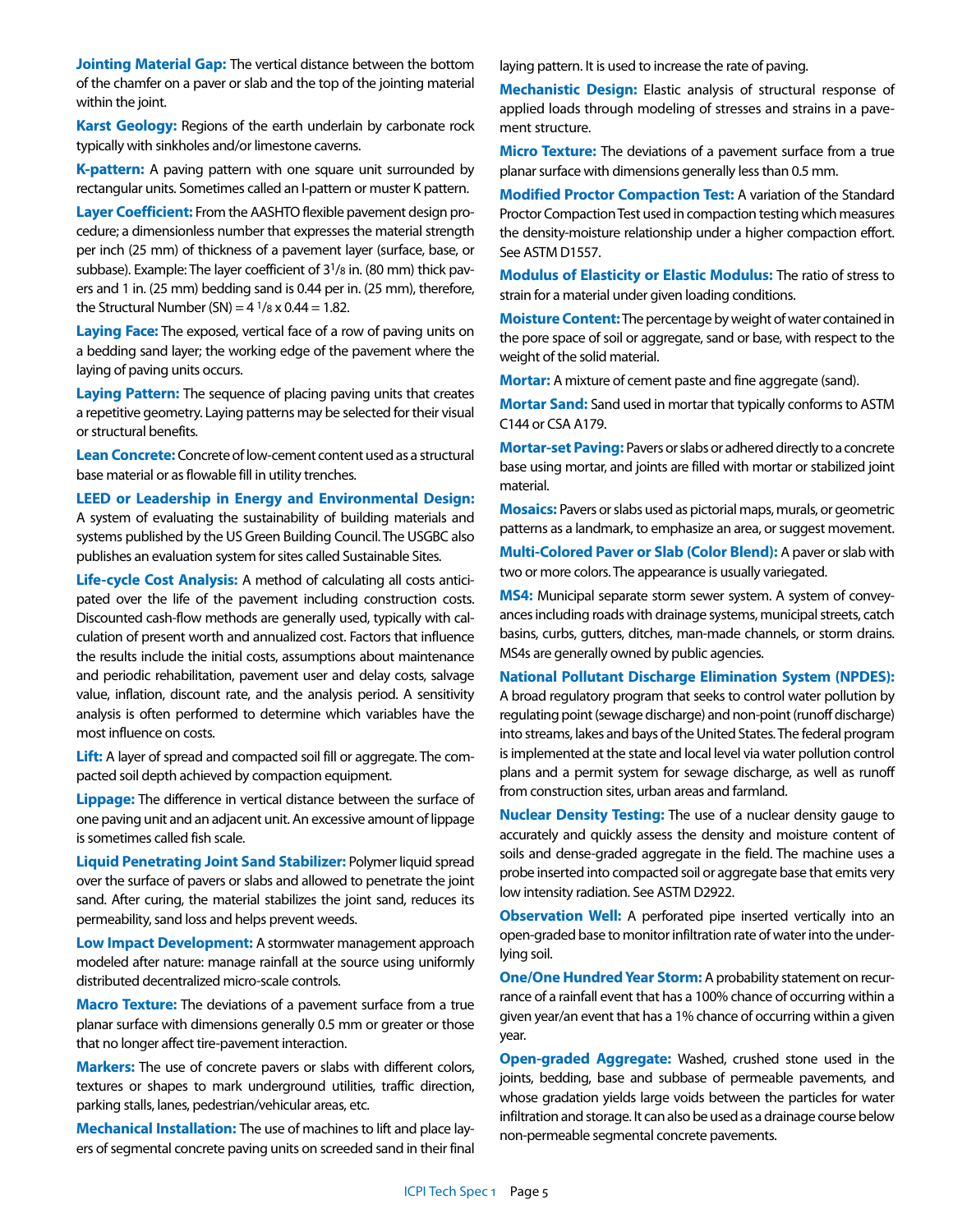**Optimum Moisture Content:** The water content at which a soil can be compacted to a maximum dry unit weight by a given compactive effort.

**Organic Impurities:** Peat, roots, topsoil or decomposing materials in soil, sand or aggregate.

**Organic Soil:** Spongy, compressible soils usually consisting of peat humus or vegetative matter that have undesirable construction characteristics.

**Outlet:** The point at which water is discharged from a pavement system through pipes into a storm sewer or watercourse.

Partial Infiltration: A design concept in permeable pavement where some water is detained to allow for infiltration into the soil and some of the excess detained water is released through drain pipes.

**Pavement Performance:** The trend of serviceability under repetitive loads.

**Pavement Rehabilitation:** Work undertaken to extend the service life of an existing pavement. This includes placement of additional surfacing material and/or other work necessary to return an existing roadway to a condition of structural or functional adequacy. This could include the complete removal and replacement of the pavement structure.

**Pavement Structure:** A combination of subbase, base course, and surface course placed on a subgrade to support traffic loads and distribute it to the roadbed.

**Paver Extractor:** A tool used to grab a paver and remove it from the laying pattern.

**Paver Splitter:** A hand operated machine, sometimes hydraulically assisted, for cutting concrete pavers and some slabs; also called a guillotine splitter.

**Peak Discharge Rate:** The maximum instantaneous flow from a detention or retention pond, open-graded base, pavement surface, storm sewer, stream or river; usually related to a specific storm event.

**Performance:** The total number of vehicle or ESAL applications withstood by a pavement before it reaches failure, rehabilitation, or a lower level of serviceability.

**Performance Period:** The period of time that an initially constructed or rehabilitated pavement structure will last (perform) before reaching its terminal serviceability. This is also referred to as the design period or life, expressed in years. Twenty to forty years is normally used in North America.

**Permeability:** Measured in the laboratory, the rate of water movement through a soil column under saturated conditions, usually expressed as k in calculations per specific ASTM or AASHTO tests, and typically expressed in inches per hour or meters per second. See ASTM D2434. Compare to Infiltration.

**Permeable Interlocking Concrete Pavement:** A segmental concrete pavement with wide joints (typically 5 to 10 mm) between the units, and the use of open- graded aggregates for the joint, bedding, base and subbase materials, that allows for the surface infiltration of stormwater, storage, infiltration into the subgrade and discharge through an outlet.

**Pervious or Permeable Surfaces/Cover:** Surfaces that allow the infiltration of rainfall such as vegetated areas, grid pavers, or permeable pavers/slabs.

**Plan Ratio:** The overall length of a segmental concrete paving unit divided by its width. Compare to Aspect Ratio.

**Plastic Limit:** (1) The water content corresponding to an arbitrary limit between the plastic and the semisolid states of consistency of a soil. (2) Water content at which a soil will just begin to crumble when rolled into a thread approximately <sup>1</sup>/8 in. (3.2 mm) in diameter.

**Plate Compactor:** Also known as a plate vibrator, which is used to compact/vibrate the subgrade/base/subbed material, bed segmental concrete units into the bedding layer, and vibrate joint material into the unit joints.

**Porosity:** The volume of voids in a soil or aggregate divided by the total volume of the material.

**Pozzolanic Materials:** Fly ash, pozzolan, silica fume, or blast furnace slag used as substitutes for cement. They are generally used in the concrete mix to increase density and durability of concrete pavers.

**Prepared Roadbed:** In-place roadbed soils compacted or stabilized according to provisions of applicable specifications.

**Present Serviceability Index (PSI):** A rating, usually between 0 (completely non-functional) and 5 (new/perfect) that generalizes several measurements of the condition of pavement. It is a convenient method of rating the overall condition and usefulness of a pavement over time and is from AASHTO pavement design methods.

**Pre-treatment:** BMPs that provide storage and filtering of pollutants before they enter another BMP for additional filtering, settling, and/or processing of stormwater pollutants.

**Proctor Compaction Test:** A test which measures the relationship of soil density with respect to soil moisture content under a standard compaction effort. This test identifies the maximum density obtainable at optimum moisture content. See ASTM D698.

**Progressive Stiffening:** The tendency of pavements to stiffen over time. Interlocking concrete pavement stiffens as it receives increasing traffic loads thereby offering increased structural contribution; also referred to as "lock-up."

**Pumping:** The ejection of saturated bedding and joint sand, through joints or cracks or along edges of paving units when a load is applied.

**Reflecting:** Using pavers and slabs to mirror geometric patterns, shapes, colors or textures in the surrounding site.

**Retention Pond:** A body of water or structure that collects runoff for the purpose of infiltration into the subgrade. Runoff flowing into the pond that exceeds its storage capacity is released via an overflow device connected to a storm sewer or watercourse.

**Roughness Index:** The sum of the measured vertical change over a pavement surface divided by the length of pavement measured.

**Running Bond Course:** One or two courses of pavers or slabs where the lengths (long side) abut against the edge restraint. Also known as a "sailor course."

**Running or Stretcher Bond:** A laying pattern with continuous joint lines in one direction and segmental concrete paving units are staggered from one row to the next.

**Runoff:** Water that leaves a site during and after a rainstorm.

**Runoff coefficient:** The runoff depth divided by the rainfall depth.

**Run-on:** Water, other than direct precipitation, that enters a site during or immediately after a rainstorm.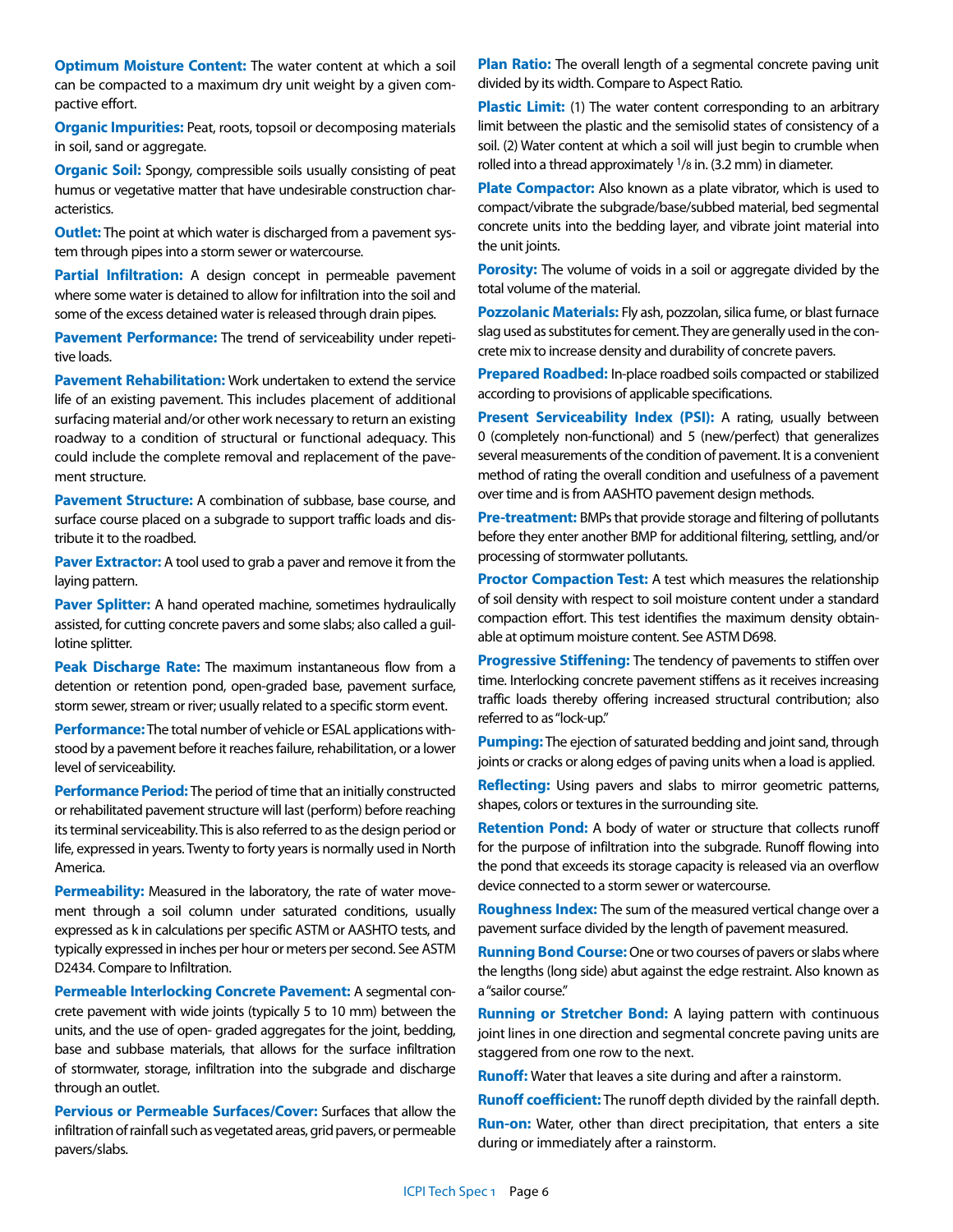**Rutting:** Permanent deformation from repetitive traffic wheel loading that exceeds the ability of the pavement structure to maintain its original profile.

**Sailor Course:** A paver course where longer side of each paver abuts against the edge restraint.

**Sand:** Granular material passing the <sup>3</sup>/8 in. (5 mm) and retained on the No. 200 (0.075 mm) sieve, made from the natural erosion of rocks, and consisting of subangular or rounded particles. Sands made by crushing of coarse aggregates are called manufactured sands.

**Sand Spreaders:** Broomed attachments to motorized equipment used to efficiently spread joint sand across the surface of segmental concrete pavements.

**Screed Board or Strike Board:** A rigid, straight piece of wood or metal used to level bedding material to proper grade by pulling across guides or rails set on the base course or edge restraints.

**Screed Guides or Bars:** Grade strips such as pipe that will guide the screed in producing the desired elevation of the bedding layer.

**Screenings:** A residual product not suitable for bedding sand. It is a by-product from the crushing of rock, boulders, cobble, gravel, blastfurnace slag or concrete. Most of the aggregate passes the No. 4 (4.75 mm) sieve; typically limestone or granite.

**Sealer:** A material usually applied as a liquid to waterproof, enhance color, and in some cases reduce abrasion of segmental concrete pavements.

**Sediment:** Soils transported and deposited by water, wind, ice or gravity.

**Segmental Concrete Pavement:** A system of segmental concrete paving units consisting of units over a bedding layer and base (also includes subbase where required). Depending on the type of paving unit and aggregates used, the pavement system can be further characterized as an interlocking concrete pavement, permeable interlocking concrete pavement, concrete grid pavement or segmental concrete slabs.

**Segmental Concrete Pavers:** Concrete paving units, rectangular, square or dentated, capable of being placed with one hand into a laying pattern. The surface area is equal to or less than 101 in.<sup>2</sup> (0.065 m<sup>2</sup>) and the overall length to thickness is 4 or less. Compare to Segmental Concrete Paving Slabs.

**Segmental Concrete Paving Slab:** A concrete paving unit with a surface area over 100 in.2 (0.065 m2) and with maximum length and width dimensions of 48 in. by 48 in. (1.2 m x 1.2 m). Its overall length to thickness ratio is greater than 4. Paving slabs do not rely on interlock as the principal means of load distribution.

**Segmental Pavement:** A pavement whose surface consists of discrete units typically made of concrete, clay, or stone.

**Shrinkage:** The reduction in volume in soil when moisture content is reduced.

**Silt:** Soil finer than 0.02 mm and coarser than 0.002 mm.

**Skid Resistance:** A measure of the frictional characteristics of a surface with respect to tires. See *ICPI Tech Spec 13*.

**Slip Resistance:** Resistance against pedestrian slipping; defined as the ratio of a minimum tangential force necessary to initiate sliding of a pedestrian's shoe or related device over a surface. Non-mobility

impaired persons require minimum coefficient of friction values ranging from 0.2-0.3. Wheelchair users require friction values ranging from 0.5-0.7. Crutch users and those with artificial limbs require values from 0.7 to 1.0. Clean concrete pavers generally have values exceeding 0.7. See *ICPI Tech Spec 13*.

**Slump:** A measure of consistency and water content of freshly mixed concrete. Slump is the subsidence measured from a specimen immediately after removal of a cone shaped mold. See ASTM C143. Unlike ready-mixed concrete, pavers are zero slump concrete because of low water content. They are not tested for slump.

**Soil Separation Fabric:** A permeable fabric typically placed between the subgrade and the lowest layer of aggregate (base or subbase) to reduce rutting, also called a geotextile.

**Soil Stabilization:** Chemical or mechanical treatment designed to increase or maintain the stability of a mass of soil or otherwise to improve its engineering properties. Lime, fly ash or cement are typical chemical stabilization materials. Geotextiles and geogrids are typical mechanical materials for soil stabilization.

**Solar Reflectance:** ASTM C1549 *Standard Test Method for Determination of Solar Reflectance Near Ambient Temperature Using a Portable Solar Reflectometer* is used to determine the solar reflectance of flat, opaque materials in a laboratory or in the field using a commercial portable solar reflectometer. This device is calibrated using specimens of known solar reflectance to determine solar reflectance from measurements at 380 nm, 500 nm, 650 nm and 1220 nm wavelengths.

**Soldier Course:** One or two courses of pavers or slabs where the widths (short side) abut against the edge restraint.

**Solid Color Unit:** A segmental concrete unit with one color created by adding iron oxide, metal oxide, or other mixed metal oxide pigment to the concrete mix.

**Spacer Bars or Nibs:** Small protrusions on each side of the segmental concrete unit (typically 1.5 to 2 mm for non permeable pavers, up to 12mm for permeable pavers) that maintain a minimum space so jointing material can fill into the joints. Spacer bars help prevent edge chipping and spalling. Some spacer bars stop short of the top surface, and are known as "blind spacers." They cannot be seen once the units have been installed.

**Spall:** A fragment, usually in the shape of a flake, detached from the edge or surface of a paving unit by a blow or sudden force, the action of weather, or pressure from adjacent pavers.

**Stabilized Base:** An aggregate base with cement, asphalt or other material added to increase its structural capacity.

**Stabilized Subgrade**: Soil subgrade stabilized with cement, lime, fly ash or other materials to increase its load bearing capacity.

**Stack Bond:** A laying pattern in which the joints in both directions are continuous.

**Standing Screed:** Aluminum screed with handles allowing one person to pull it across bedding material while standing (compared to kneeling while screeding).

**Storm Water Pollution Prevention Plans (SWPPP):** A principal requirement of stormwater permits issued under NPDES that identifies all potential sources of pollution which may reasonably be expected to affect the quality of storm water discharges from the construction site.